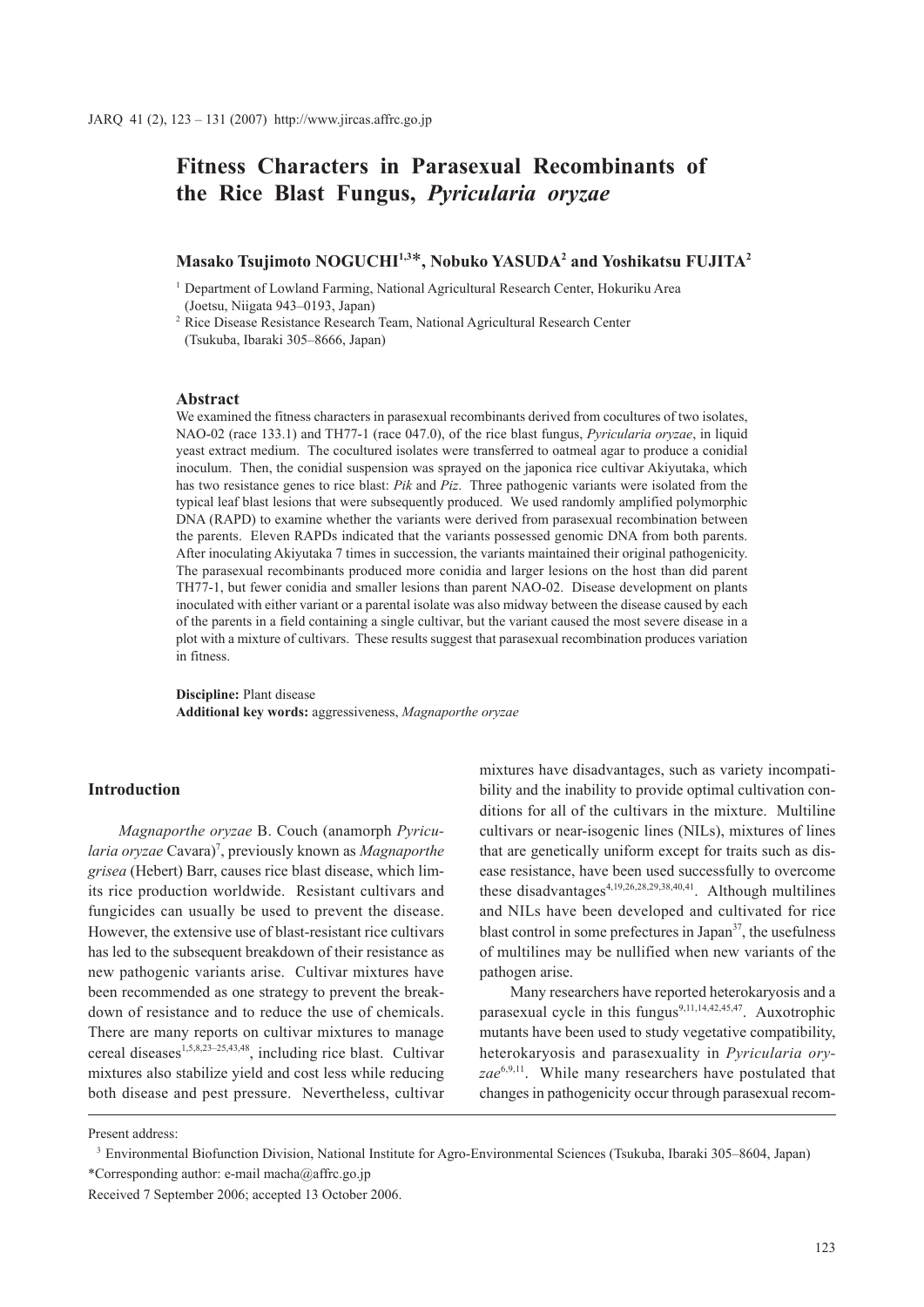bination, only a few reports have dealt with the fitness of parasexual recombinants<sup>31,32</sup>, and experimental field data on parasexual recombinants are lacking.  $Crow<sup>10</sup>$  defined fitness as the combined ability of an organism to survive and reproduce. Plant pathogen fitness can be estimated using such distinct components (fitness characters) as reproductive rate, infection efficiency, lesion size, efficiency of sporulation, and amount of disease (i.e., aggressiveness $)^{15}$ .

We examined the fitness characters in parasexual recombinants derived from cocultures of different pathogenic races of the rice blast fungus, *P*. *oryzae*, to examine the potential for new isolates derived from parasexual recombination to cause severe damage in the field. The field trials that we report here compared blast development caused by a parasexual recombinant with that caused by each parental isolate in a field planted with a single cultivar or a cultivar mixture.

# **Materials and methods**

### **1. Fungus**

Two isolates of *P*. *oryzae*, NAO-02 (race 133.1, Japan) and TH77-1 (race 047.0, Japan), were used as the parents.

### **2. Isolation of variants**

NAO-02 and TH77-1 were cocultured in liquid yeast extract medium (5 g of yeast extract and 1,000 mL of distilled water) under dark condition at 25ºC for 7 days and then transferred to oatmeal agar (50 g oatmeal, 20 g sucrose and 15 g agar in 1,000 mL of water). After subculture under dark condition at 25ºC for 11–12 days, the aerial mycelia were gently rubbed off with a water-soaked paintbrush and placed under continuous illumination with fluorescent light (18 W) at  $21^{\circ}$ C for 3–4 days to induce sporulation. To make a conidial suspension, the mycelia were scraped and flooded with water containing 0.01% Tween 20. The suspension was then filtered through three layers of gauze mesh and adjusted to  $1 \times 10^5$  conidia/mL. The conidial suspension was sprayed onto the japonica rice cultivar Akiyutaka, which has two resistance genes to rice blast: *Pik* and *Piz*, and cultivated in a greenhouse for a week. The parents are unable to cause disease on the cultivar. The races of monoconidial isolates obtained from lesions on Akiyutaka were identified in pathogenicity tests on differential cultivars.

### **3. Pathogenicity test**

Six seedlings each of the Japanese differential cultivars Shin 2 (with the resistance gene, *Pik-s*), Aichi asahi (*Pia*), Ishikari shiroke (*Pii*), Kanto 51 (*Pik*), Tsuyuake

(*Pik-m*), Fukunishiki (*Piz*), Yashiro-mochi (*Pita*), Pi No. 4 (*Pita-2*), Toride 1 (*Piz-t*), K60 (*Pik-p*), BL1 (*Pib*), and K59 (*Pit*) at the fourth-leaf stage were treated with 30 mL of the spore suspension prepared using Diaspray (Furupla, Tokyo, Japan). The inoculated plants were immediately placed in a dew chamber at 24.5ºC for 20 h, and then transferred to a greenhouse at 26–28ºC. Six or 7 days after inoculation, the pathogenic race of each isolate was determined by the reaction of the differential cultivars. We used the race number designations of Kiyosawa<sup>18</sup>. The largest lesion on the youngest leaves of the host was used to estimate the pathogenicity of the isolates. The experiments were conducted at least twice.

## **4. DNA isolation and randomly amplified polymorphic DNA (RAPD) analysis**

DNA was extracted using the cetyltrimethylammonium bromide (CTAB) method<sup>27</sup> with modifications<sup>47</sup>. A total of 400 primers (Kits A to K and AA to AI, Operon Technologies, Alameda, CA) were used in this study. Amplification reactions were performed as described by Yasuda et al.<sup>47</sup>. The amplification products were analyzed by electrophoresis in 1–1.5% agarose gels.

### **5. Successive inoculation**

Successive inoculation was made to evaluate the stability of the pathogenicity of variants. Seedlings of Aichi asahi and Akiyutaka were inoculated at the fourth-leaf stage by spraying them with 15 mL of a spore suspension of each variant using an artist's airbrush PCB, 102C (Olympos, Osaka, Japan). The conidial suspension was adjusted to  $5 \times 10^5$  to  $8 \times 10^5$  spores/mL. Then, the inoculated plants were immediately placed in a dew chamber at 24.5ºC for 20 h, after which they were transferred to a greenhouse at 26–28ºC. Seven days after inoculation, the youngest leaves of the host at the time of inoculation were excised and placed on No. 2 filter paper (ADVANTEC, Tokyo, Japan) moistened with distilled water in a Petri dish to keep the humidity high. The Petri dishes were then placed in a growth chamber at 26ºC for conidiation. After 24 h, a lesion with conidia was placed in a small glass tube with water containing 0.01% Tween 20 and subjected to supersonic vibration to remove the conidia from the sporulating surface $44$  to make the conidial suspension for the next inoculation. After repeating the inoculations 7 times as described above, single conidium isolates were obtained from single lesions to determine the race designation.

#### **6. Assay of conidiation**

The rice cultivar Aichi asahi was punch-inoculated at the 6th-leaf stage on the 6th leaves with the blast fungus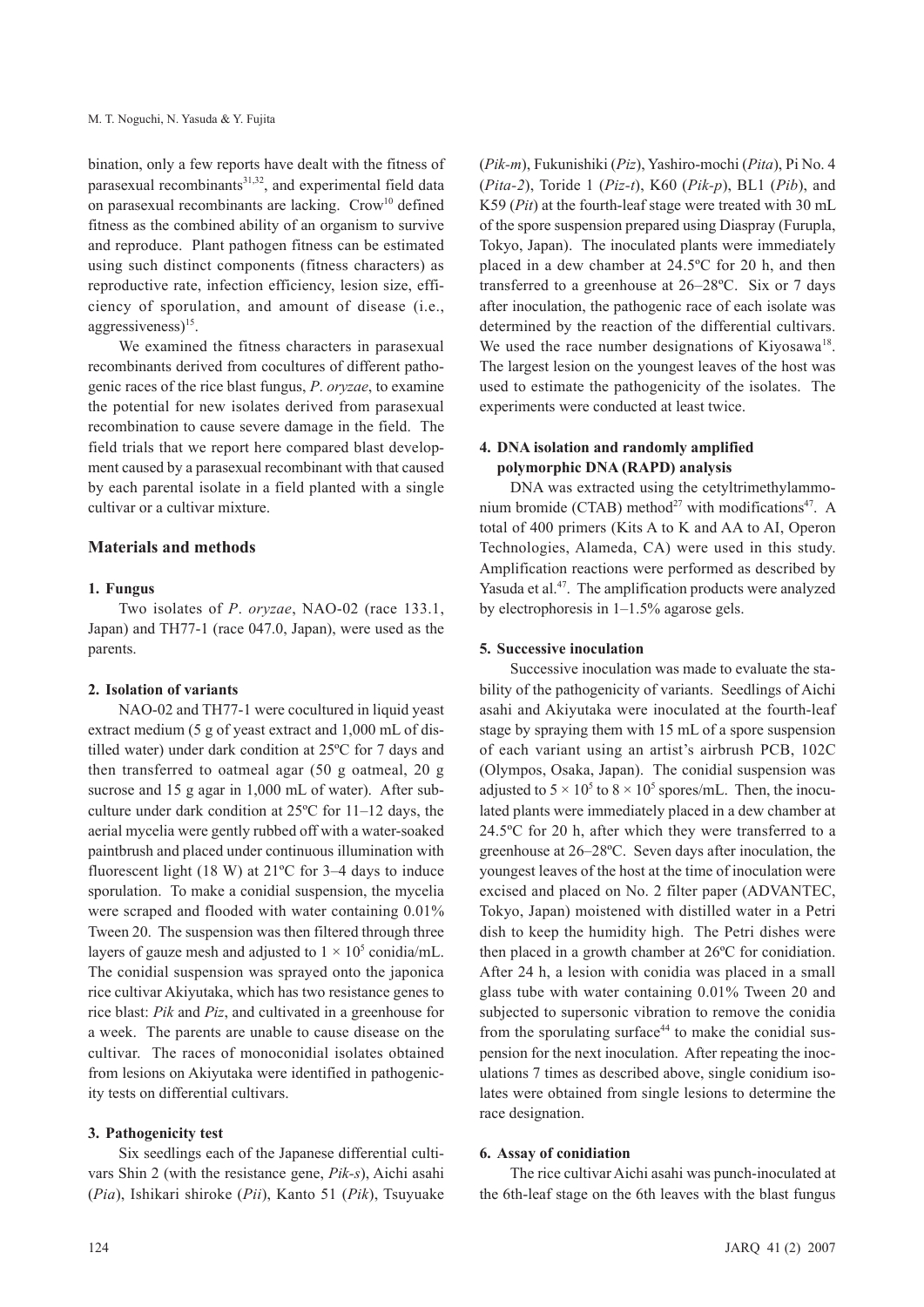using a specially designed pressing machine to create press-injury spots (Fujihara, Osaka, Japan). A piece of filter paper  $(3 \times 3 \text{ mm})$  soaked with conidia suspension adjusted to  $1 \times 10^5$  to  $5 \times 10^5$  conidia/mL with water containing 0.01% Tween 20 was placed on the injured spots. The inoculated plants were immediately placed in a dew chamber at 24.5ºC for 20 h, and then transferred to a greenhouse at 26–28ºC. Eight days after inoculation, a leaf with a lesion was removed and transferred to a small glass tube with 0.5 mL of distilled water to maintain high humidity. The tube was placed in a growth chamber at 26ºC for conidiation. After 24 h, 0.5 mL of water containing 0.01% Tween 20 was added to the tube and subjected to supersonic vibration to remove conidia from the sporulating surface44. The conidia were then counted with a hemocytometer. The number of tested rice leaves ranged from 5 to 8 per isolate for each test, and all tests were repeated three times.

# **7. Assay of lesion length**

Lesion length was also assayed using the punchinoculation described above. The rice cultivars Aichi asahi, Kanto 51, Fukunishiki, and Akiyutaka were inoculated. Seven, 14 and 21 days after inoculation, the lesions were measured. The number of rice leaves tested ranged from 4 to 12 per isolate for each test, and all tests were repeated twice.

# **8. Leaf blast development in fields**

The experiments were conducted in 1997, 1998 and 1999 at the National Agricultural Research Center,

Fitness Characters in Parasexual Recombinants of the Rice Blast Fungus

Hokuriku Area, Joetsu, Japan. In 1997, trial fields were planted separately with Aichi asahi, Kanto 51 and Fukunishiki. In 1998, we used two trial fields: one planted with Aichi asahi and the other with a cultivar mixture of Aichi asahi, Kanto 51 and Fukunishiki (1 : 1 : 1). In 1999, a trial field was planted with Aichi asahi. Parental isolate NAO-02 was avirulent on Fukunishiki carrying *Piz*, but it was virulent on Aichi asahi carrying *Pia* and on Kanto 51 carrying *Pik*. The other parent, TH77-1, was virulent on Aichi asahi and Fukunishiki, but avirulent on Kanto 51. The parental isolates were avirulent on Akiyutaka carrying *Pik* and *Piz*. One of the variants isolated from Akiyutaka was named KZB. KZB was virulent on Aichi asahi, Akiyutaka, Kanto 51, and Fukunishiki. Three plots per field were infested; seedlings of cultivar Aichi asahi were infected with NAO-02, TH77-1 or KZB as a spreader and the spreader plants were placed in the center of each plot on 5 June 1997, 1 June 1998 and 4 June 1999. Each plot consisting of 8 rows was 6.0 m long with 0.3 m intervals between rows. The number of blast lesions per hill was recorded on 14 July 1997, 6 July 1998 and 13 July 1999.

# **Results**

# **1. Isolation of variants**

A total of 9 variants were obtained from lesions on Akiyutaka inoculated with the isolates from the coculture of the parents. One variant was race 137.1, 5 variants were race 173.1 and 3 variants were race 177.1. The pathogenicity of the parents and variants on the Japanese differen-

**Table 1. Reaction of Akiyutaka and the Japanese differential cultivars to** *Pyricularia oryzae* **variants**

| Cultivars          | Resistance genotype | Parental isolates |              | Variants     |              |              |
|--------------------|---------------------|-------------------|--------------|--------------|--------------|--------------|
|                    |                     | $NAO-02$          | TH77-1       |              |              |              |
| Akiyutaka          | Pik, Piz            | $\mathbb{R}$      | $\mathbb{R}$ | R            | S            | S            |
| Shin 2             | $Pik-s$             | S                 | S            | S            | S            | S            |
| Aichi asahi        | Pia                 | S                 | S            | S            | S            | S            |
| Ishikari shiroke   | $Pii, Pik-s$        | R                 | S            | S            | $\mathbb{R}$ | S            |
| Kanto 51           | Pik                 | S                 | $\mathbb{R}$ | S            | S            | S            |
| Tsuyuake           | Pik-m               | S                 | $\mathbb{R}$ | S            | S            | S            |
| Fukunishiki        | Piz                 | $\mathbb{R}$      | S            | R            | S            | S            |
| Yashiro-mochi      | Pita                | S                 | $\mathbb{R}$ | S            | S            | S            |
| Pi No.4            | Pita-2              | R                 | $\mathbb{R}$ | R            | $\mathbb{R}$ | $\mathbb{R}$ |
| Toride 1           | $Piz-t$             | $\mathbb{R}$      | $\mathbb{R}$ | R            | $\mathbb{R}$ | $\mathbb{R}$ |
| K60                | $Pik-p$             | S                 | $\mathbb{R}$ | S            | S            | S            |
| BL1                | Pib                 | $\mathbb{R}$      | $\mathbb{R}$ | R            | $\mathbb{R}$ | $\mathbb{R}$ |
| K59                | $Pit, Pik-s$        | $\mathbb{R}$      | $\mathbb{R}$ | $\mathbb{R}$ | $\mathbb{R}$ | $\mathbb{R}$ |
| Race               |                     | 133.1             | 047.0        | 137.1        | 173.1        | 177.1        |
| Number of variants |                     |                   |              |              | 5            | 3            |

R: resistant, S: susceptible.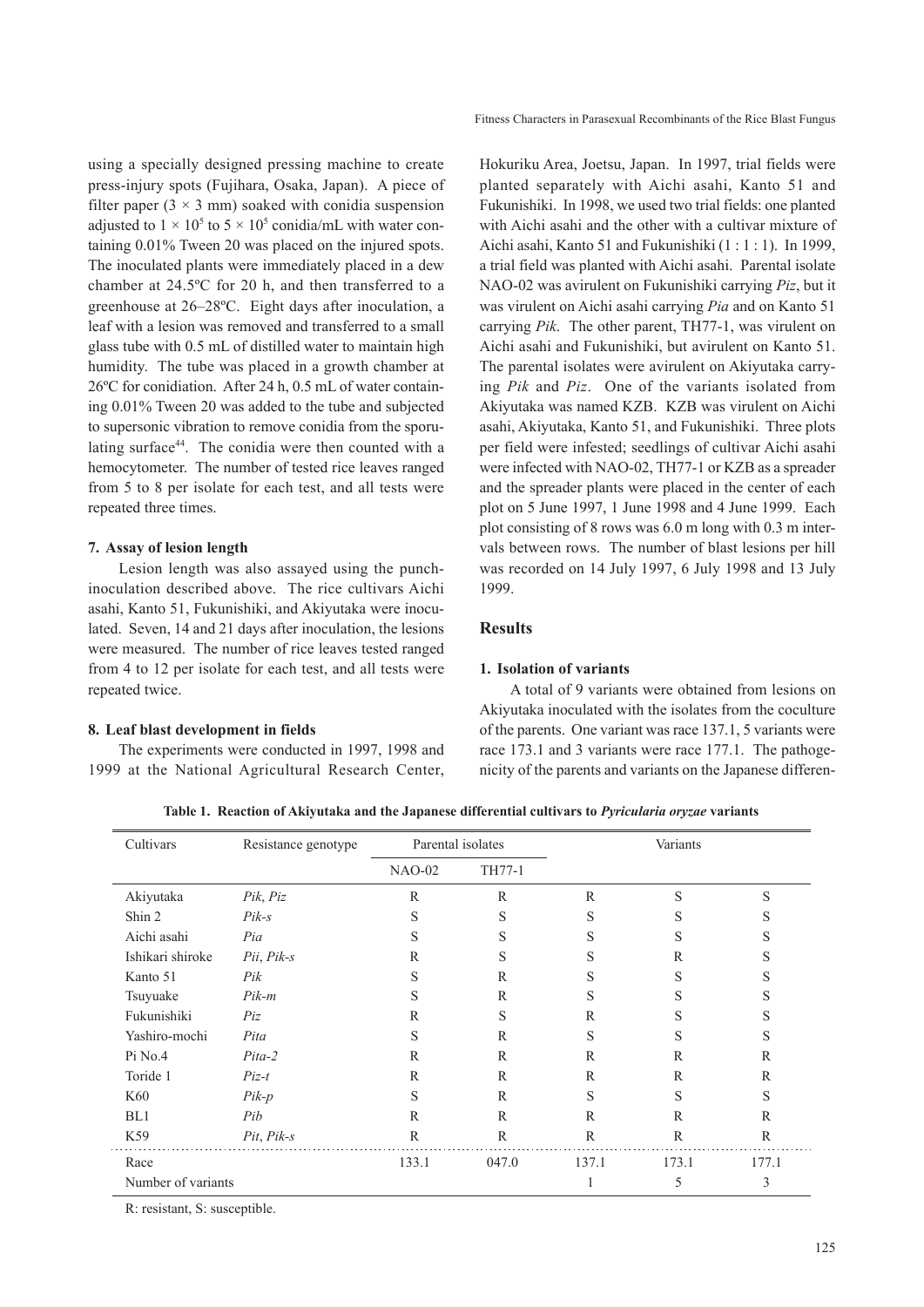tial rice cultivars and Akiyutaka is shown in Table 1. The parents were virulent on cultivars Shin 2 and Aichi asahi, but they were avirulent on cultivars Pi No. 4, Toride 1, BL 1, K59, and Akiyutaka. The parents differed in pathogenicity on 6 cultivars, e.g., Ishikari shiroke, Kanto 51 and Tsuyuake. The variants had the same pathogenicity patterns on cultivars in which both parents incited the same reaction, with the exception of Akiyutaka. The pathogenicity of variants on cultivars reacting differently identified either parent as one of the parents. To examine the potential for a broad host range of isolates derived from parasexual recombination to cause damage in rice, three variants of race 177.1 named KZA, KZB and KZC were used in this study.

### **2. RAPD from parents and the variants**

In the test to examine whether the race 177.1 variants were derived from the parasexual recombination between the parents, 13 of 400 primers tested produced polymorphic fragments between two parents. The primers produced banding patterns of the variants that were identical to those of either parent (Fig. 1). We detected the same RAPD patterns for the variants and NAO-02 with primers OPAA-2, OPAA-14, OPAI-18, OPF-7, OPI-16, and OPJ-8. We detected the same RAPD patterns for the variants and TH77-1 with primers OPAB-11, OPAK-12, OPE-4, OPJ-6, and OPJ-18. Primers OPK-3 and OPK-4 detected different RAPD patterns for each variant and each parent (data not shown). Primer OPK-3 produced polymorphic bands which the variants had, but the parents did not. Primer OPK-4 produced two polymorphic bands between parents, KZC had both, but KZA and KZB did not.

### **3. Stability of the pathogenicity of variants**

After 7 successive inoculations with the variant KZB, monoconidial isolates were obtained from leaf lesions on Akiyutaka and Aichi asahi, and their pathogenicity was determined. All isolates did not change the pathogenicity of the original race 177.1 (Table 2). When variant KZC was tested on cultivars Akiyutaka and Aichi asahi, the variant also did not change its original pathogenicity (Table 2).

#### **4. Lesion length and sporulation of the variants**

Lesion length with KZB on Aichi asahi was consistently intermediate between that of the parents 7, 14 and



### **Fig. 1. Random amplification of polymorphic DNAs from parents and the variants using 10-mer primer OPAA-14 (A), OPAI-18 (B), OPF-7 (C), OPAB-11 (D), OPE-4 (E), and OPJ-18 (F)**

Annealing temperature was 36ºC. Lanes 1 to 5: NAO-02, TH77-1, KZA, KZB, and KZC. Arrow heads indicate polymorphic bands between parents. (A), (B) and (C) show the same RAPD patterns for the variants and NAO-02. (D), (E) and (F) show the same RAPD patterns for the variants and TH77-1.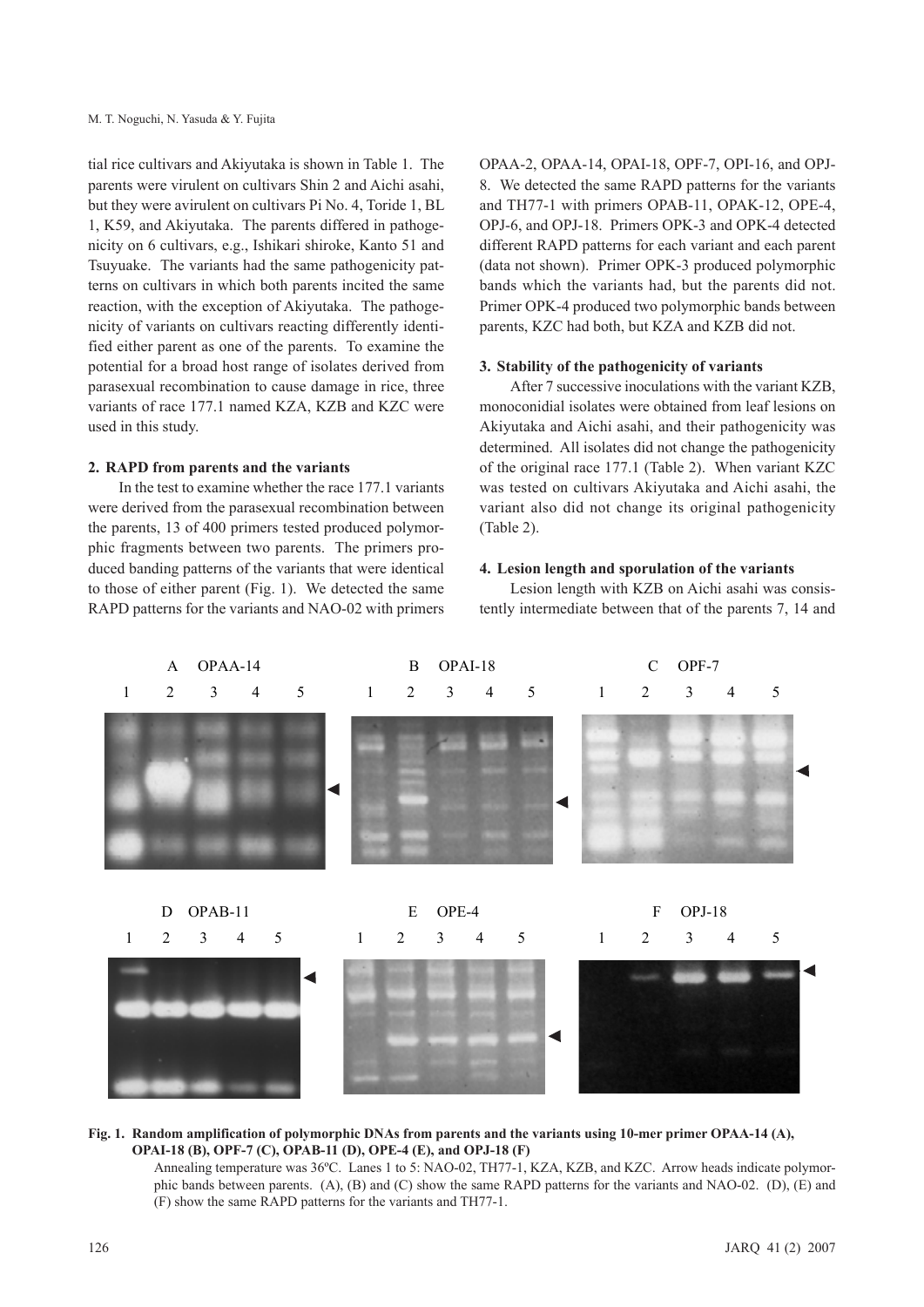| Variants (race) | Cultivars (Resistance gene)           | Number of isolates | $^{0}(a)$ |
|-----------------|---------------------------------------|--------------------|-----------|
| KZB(177.1)      | Akiyutaka ( <i>Pik</i> , <i>Piz</i> ) | 10                 | 100       |
|                 | Aichi asahi (Pia)                     | Q                  | 100       |
| KZC (177.1)     | Akiyutaka ( <i>Pik</i> , <i>Piz</i> ) |                    | 100       |
|                 | Aichi asahi (Pia)                     |                    | 100       |

**Table 2. Pathogenicity of the variants isolated after seven successive inoculations**

The variants were inoculated on seedlings of Akiyutaka and Aichi asahi succesively by spraying a spore suspension of monoconidial isolates.

a): Percentages of isolates maintained same race reaction.

|            |                   | Lesion length (mm) |                 |                |
|------------|-------------------|--------------------|-----------------|----------------|
| Isolates   | Aichi asahi       | Kanto 51           | Fukunishiki     | Akiyutaka      |
| Parents    |                   |                    |                 |                |
| $NAO-02$   | $24.8 \pm 7.9a$   | $22.4 \pm 5.7a$    | nd              | nd             |
| TH77-1     | $13.6 \pm 3.9 b$  | nd                 | $11.7 \pm 3.3a$ | nd             |
| Variants   |                   |                    |                 |                |
| <b>KZB</b> | $18.8 \pm 4.8$ ab | $12.5 \pm 5.2$ h   | $12.8 \pm 5.7a$ | $16.8 \pm 5.5$ |

| Table 3. Length of lesions formed on leaves of rice cultivars by the parents and the variant |  |  |
|----------------------------------------------------------------------------------------------|--|--|
|----------------------------------------------------------------------------------------------|--|--|

Inoculation of the isolates was performed by press-injured method on top leaves at the 6th-leaf stages. Lesion lengths were mesasured after 21 days inoculation.

The mean and standard deviation (mean±SD) were calculated from each isolate for 4–12 lesions. Within columns, values followed by the same letter are not significantly different (Tukey's test; *P*<0.05). nd: Not determined due to incompatible combination.

| Table 4. Number of conidia on a single lesion on leaves of rice cultivar Aichi asahi produced by the |
|------------------------------------------------------------------------------------------------------|
| parents and the variants                                                                             |

|          | Isolates   | Conidiation ( $\times$ 10 <sup>3</sup> spores) |
|----------|------------|------------------------------------------------|
| Parents  | $NAO-02$   | $50.2 \pm 39.1a$                               |
|          | TH77-1     | $5.9 \pm 8.3 h$                                |
| Variants | KZA        | $43.3 \pm 32.1a$                               |
|          | KZB        | $29.4 \pm 29.6$ ab                             |
|          | <b>KZC</b> | $29.6 \pm 55.2$ ab                             |

Inoculation of the isolates was performed by press-injured method on leaves of 6-leaf-stage plants. Seven days after inoculation, a lesion was cut out and incubated for 24 h at 26ºC.

Conidia were suspended in 1 mL of sterile water and counted with a hematocytometer.

Mean and standard deviation (mean±SD) were calculated for each isolate from 5–8 lesions.

Within columns, values followed by the same letter are not significantly different (Tukey's test; *P*<0.05).

21 days after inoculation (Table 3). Statistical analysis showed no significant differences among lesion lengths with NAO-02, TH77-1 and KZB on Aichi asahi 7 days after inoculation, but showed significant differences between those of the parents 14 and 21 days after inoculation. KZB could infect Kanto 51, Fukunishiki and Akiyutaka that were resistant to either or both parents, and produced about 12–16 mm lesions on these cultivars. The variants produced more spores on single lesions on

Aichi asahi than did TH77-1, but fewer than did NAO-02 (Table 4). Statistical analysis showed significant differences between the results for NAO-02 and TH77-1, but no significant differences between NAO-02 and all of the variants or between TH77-1 and the two variants KZB and KZC.

#### **5. Leaf blast development**

In the fields cultivated with a single cultivar, through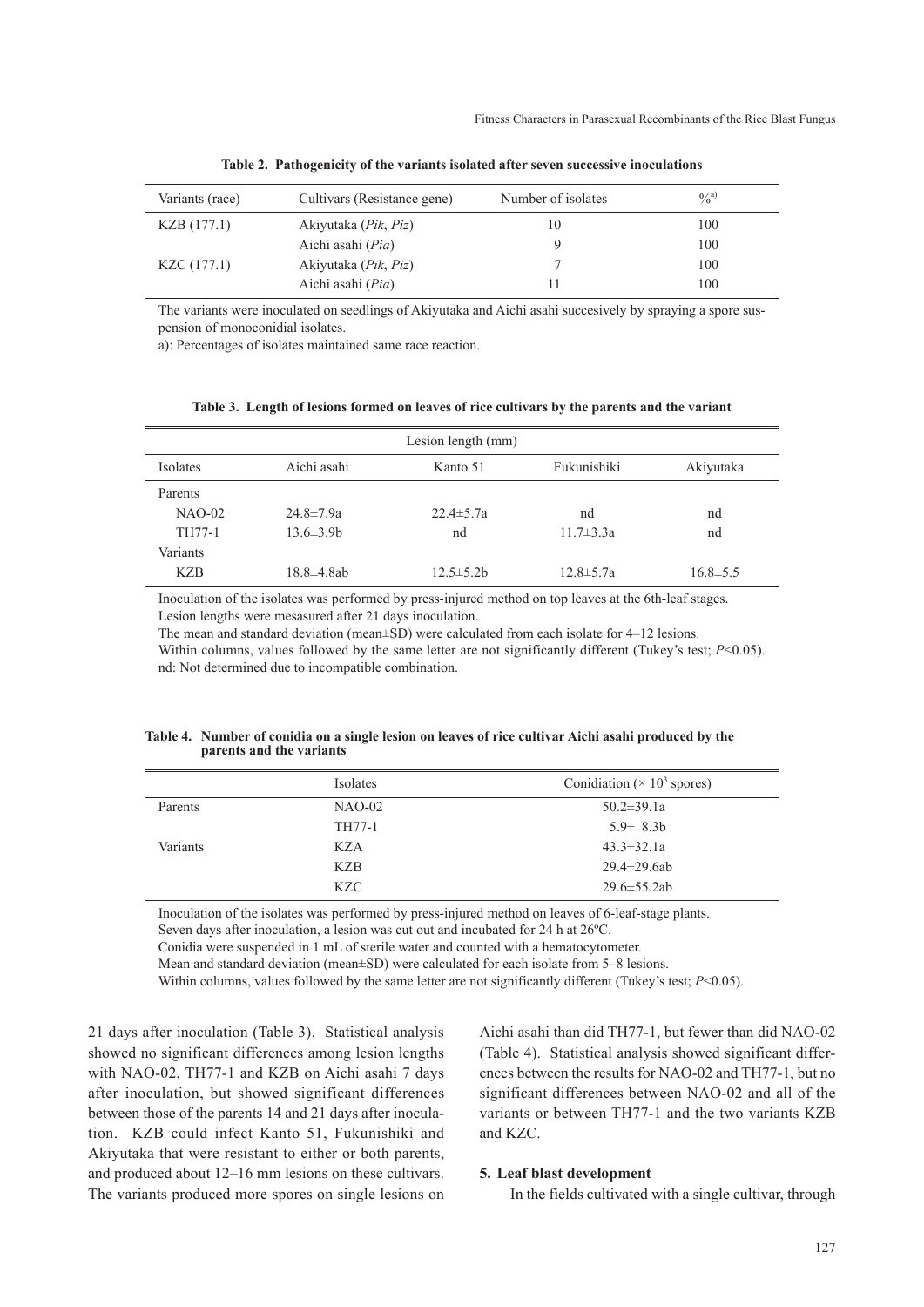1997–1999, the most severe leaf blast disease was caused by NAO-02, followed by KZB, and then by TH77-1 (Fig. 2). The severity of leaf blast was estimated by the number of blast lesions per hill, and had severities of 129.7, 26.5

and 90.7 for NAO-02, TH77-1 and KZB, respectively in 1998 (Table 5). However, in the field containing the cultivar mixture, KZB caused more severe disease than both parents, with severities of 5.2, 0.4 and 19.1 for NAO-02,



#### **Fig. 2. Distribution of leaf blast on single cultivars and a cultivar mixture in the experimental fields**

In 1997 (A), three plots per field were planted separately with Kanto 51, Fukunishiki or Akiyutaka. In 1998 (B) and 1999 (C), three plots per field planted with Aichi asahi were infested with NAO-02, TH77-1 or KZB. Three plots per field planted with a cultivar mixture (Aichi asahi : Kanto 51 : Fukunishiki =  $1 : 1 : 1$ ) were infested with NAO-02, TH77-1 or KZB in 1998 (D). Diseased seedlings of Aichi asahi infected with NAO-02, TH77-1 or KZB were planted in the center of each plot. Severity (number of blast lesions per hill) was recorded on 14 July 1997, 6 July 1998 and 13 July 1999.

**Table 5. Leaf blast severities of a single cultivar and cultivar mixture in the experimental fields** 

| The number of blast lesions per hill (Proportion of diseased plants $(\%)$ ) |                                                                 |                       |                    |                        |
|------------------------------------------------------------------------------|-----------------------------------------------------------------|-----------------------|--------------------|------------------------|
| Spreader Isolates                                                            | Cultivar mixture <sup>b)</sup><br>Single cultivar <sup>a)</sup> |                       |                    |                        |
|                                                                              | 1997                                                            | 1998                  | 1999               | 1998                   |
| $NAO-02$                                                                     | $193.1\pm93.9(100)$                                             | $129.7\pm130.9(100)$  | $3.2\pm3.9(67.5)$  | $5.2\pm 9.6(69.4)$     |
| TH77-1                                                                       | $1.2\pm 2.0$ (41.9)                                             | $26.5\pm 9.0(100)$    | $1.1\pm2.1(38.8)$  | $0.4\pm 1.5(15.6)$     |
| KZB.                                                                         | $19.4 \pm 26.2$ (96.3)                                          | $90.7 \pm 33.0$ (100) | $1.2\pm2.3$ (41.9) | $19.1 \pm 23.2$ (90.6) |

a): In 1997, three plots per a field planted separately with Kanto 51, Fukunishiki and Akiyutaka, in 1998 and 1999, three plots per a trial field planted with Aichi asahi were infested with either NAO-02, TH77-1 or KZB.

b): Three plots per a trial field planted with cultivar mixture (Aichi asahi : Kanto 51 : Fukunishiki = 1 : 1 : 1) were infested with either NAO-02, TH77-1 or KZB. Values indicate means±standard deviation.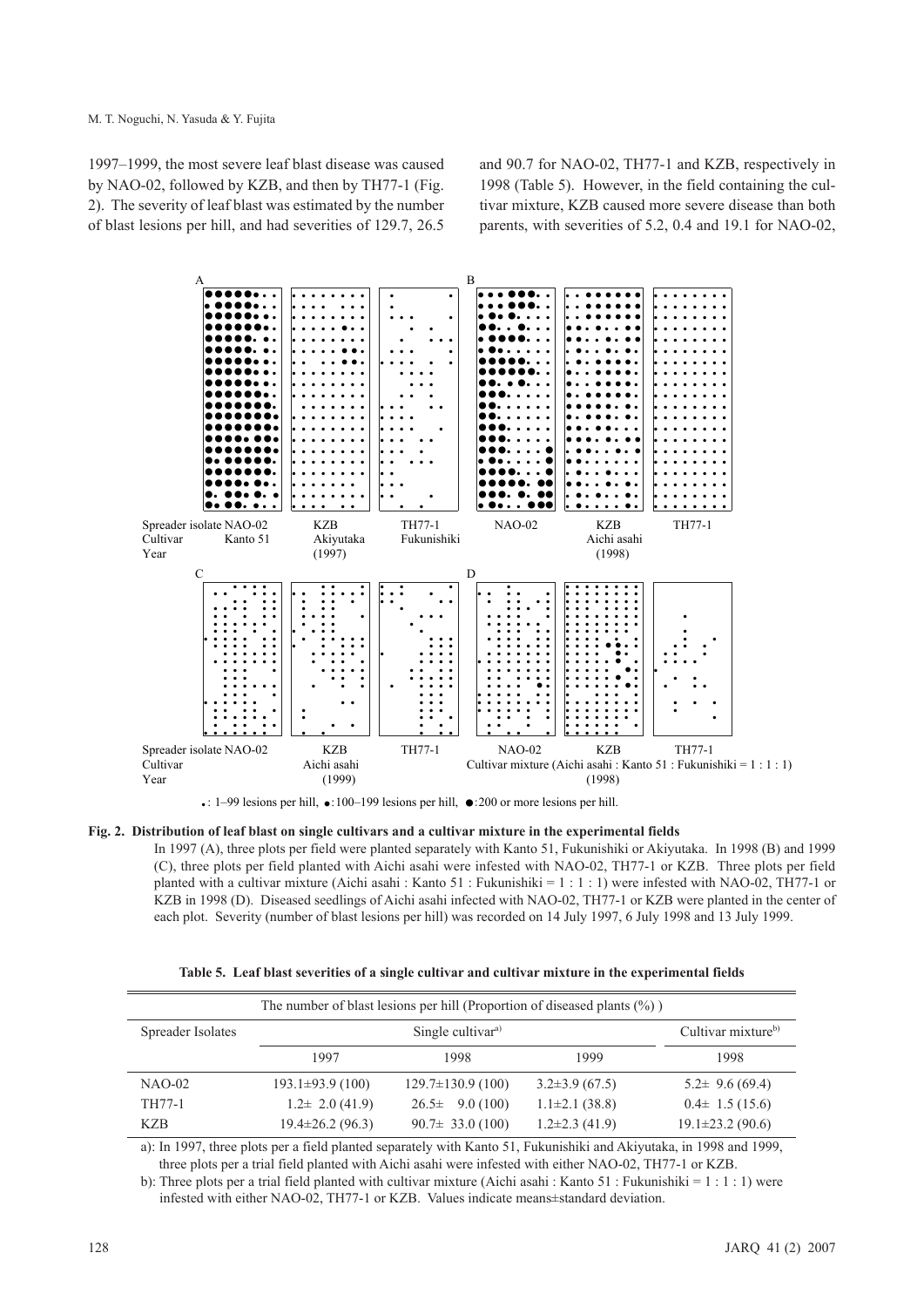TH77-1 and KZB, respectively.

### **Discussion**

Concern over the deterioration of the effectiveness of cultivar mixtures has been raised in terms of the selection for races with complex virulence. Such selection may be due to differences in the relative fitness among competing races in the mixture. The success of new pathogenic variants in a multiline field depends on fitness at either the same or a greater level than that of the prevalent races in the cultivar mixture. In this study, we showed that the pathogenic variants derived from coculture of parents differing in pathogenicity produced lesions on Akiyutaka, a cultivar that neither parent could attack, and that the pathogenic variants had the same fitness characteristics as the parents in terms of lesion length and conidium production.

Contamination from exogenous sources or mutation might explain the mechanism of the occurrence of pathogenic variants on the inoculated plants in this study. Contamination in the greenhouse was not considerable, because in the study area, the predominant race was 001.0, and the variant race 177.1, had never been observed. It was not presumed that the variants derived from mutation, because we showed that the same RAPD patterns in the variants and the other parent and RAPDs indicated that the variants were derived from parasexual recombination between the parents. From the results of RAPDs using primers OPK-3 and OPK-4, these suggested that parasexual recombination produced polymorphic bands between parents and the variants. These also support the parasexual recombination in our study.

Successive passages of two isolates of different races on rice leaves produced variants that differed in pathogenicity from their parents<sup>31</sup>. Ou and Ayad<sup>35,36</sup> reported great pathogenic variation within single-spore isolates of *P*. *oryzae* from a single lesion and from monoconidial cultures. By contrast, other studies revealed pathogenic stability in *P. oryzae*<sup>3,20</sup>. Avirulence genes in the rice blast fungus were thought to control three types of stability, i.e., genes that were highly unstable, moderately unstable or relatively stable33. *AVR-Pik*21, *AVR-Pita*, and *AVR-TSUY* are known as highly unstable avirulence genes<sup>39</sup>, while the  $AVRI-CO39$ ,  $ACE$   $1^2$ , and  $AVRI-MARA^{22}$  genes are relatively stable. The stability of virulence is considered related to the way virulence is gained, the chromosomal locations of the *Avr* genes, and the significance of each *Avr* gene. Our variants were selected using Akiyutaka with *Pik* and *Piz* genes. They might have maintained the virulence of *Pik* and *Piz* through successive inoculations on Akiyutaka. Although the variants had stable pathogenicity, the lack of *Pik* and *Piz* genes in Aichi asahi motivated us to examine whether the variants lost virulence to *Pik* or *Piz*. The isolate race 337, with a wide-range of pathogenicity, lost virulence to the *Pii*, *Pik*, *Pik-m*, *Pita*, and *Pita-2* genes through 9 successive passages on the rice cultivar Aichi asahi without these genes and with the *Pia* gene<sup>32</sup>. In our results, we found that none of the monoconidial isolates that changed virulence to *Pik* and *Piz* in both cultivars had stable pathogenicity. Our results indicate that parasexual recombination is able to produce stable pathogenic variants in the rice blast fungus.

Heterokaryosis and a subsequent parasexual cycle in the rice blast fungus and other filamentous fungi have been reported $9,11,14$ , and a change in pathogenicity might also arise in the rice blast fungus through parasexual recombination<sup>30</sup>. Mutation is also one of the major mechanisms for creating pathogenic variation, and many reports on pathogenic mutations have been published $16,17$ . However, the mutants of the rice blast fungus are either less aggressive than the original isolate, or equally aggressive $12$ . Our results indicate the possibility that variants derived parasexually had a level of aggressiveness that was intermediate between that of the parents; in other words, parasexual recombinants had aggressiveness that was not less than that of one of the parents. Fujita and Suzuki $13$  reported that new pathogenic variants of rice blast increased in aggressiveness each year in paddy fields. New parasexual recombinants could potentially confer the relative fitness equal to the parents, and the fitness of the parasexual recombinants might increase after generations in paddy fields. The parasexual recombinants would acquire greater aggressiveness than the parents, and might become the predominant races in the field. This is the first report to determine the fitness of parasexual recombinants under field conditions, and it demonstrates that parasexual recombinants can survive in nature. In *P*. *oryzae*, asexual reproduction dominates under field conditions, and sexual reproduction<sup>34</sup> or parasexual recombination is less likely to occur in the field. Sexual recombination is most unlikely to occur in Japan, since ascospore production from crosses between Japanese field isolates has never been successful. Because a study of rice blast isolates in the Indian Himalayas suggested the occurrence of parasexual recombination in nature<sup>47</sup>, parasexual recombination was also presumed to occur in Japan.

Complex races that can counter various resistance genes have been assumed to be unable to increase in a cultivar mixture because of the fitness costs associated with the lack of avirulence genes. However, our results suggest that a complex race can attack multiple host genotypes in a multiline system by producing variants that can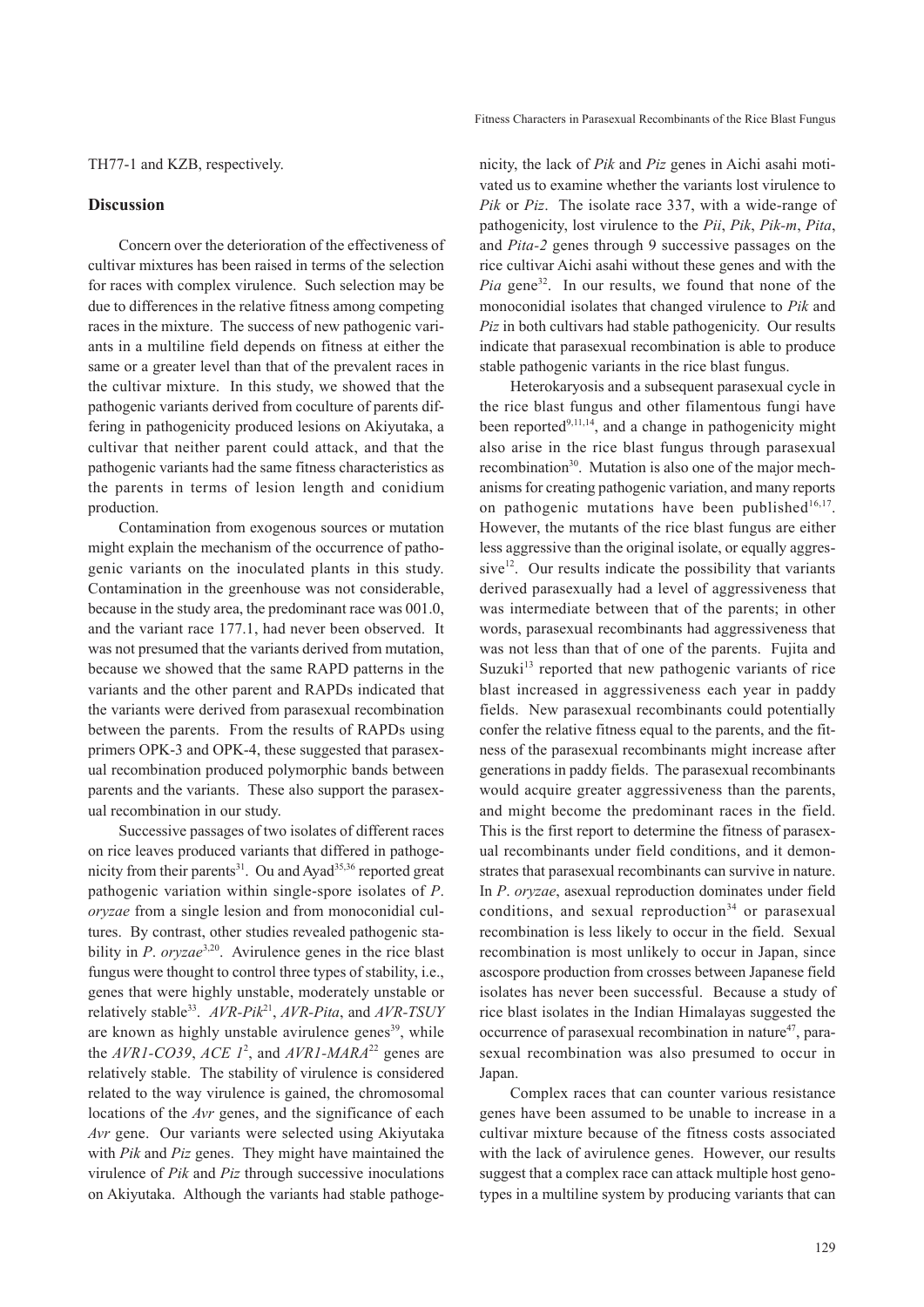infect resistant lines through parasexual recombination. The variants had more complex virulence than the parents and exhibited fitness no less than that of one of the parents. In our field experiment with a cultivar mixture, leaf blast caused by the variants was more serious than that of both parents. These results suggest that parasexual recombination not only alters pathogenicity but also enhances fitness as determined by conidium production. We showed that a complex virulent race can arise through parasexual recombination and can cause severe losses in multiline fields.

# **Acknowledgment**

We thank Naoyuki Matsumoto for critically reviewing this manuscript.

## **References**

- 1. Abbott, D. C. et al. (2000) The incidence of barley scald in cultivar mixtures. *Aust*. *J*. *Agric*. *Res*., **51**, 355–360.
- 2. Böhnert, H. U. et al. (2004) A putative polyketide synthase/peptide synthetase from *Magnaporthe grisea* signals pathogen attack to resistant rice. *Plant Cell*, **16**, 2499–2513.
- 3. Bonman, J. M. et al. (1987) Pathogenic variability of monoconidial isolates of *Pyricularia oryzae* in Korea and in the Philippines. *Plant Disease*, **71**, 127–130.
- 4. Browning, J. A. & Frey, K. J. (1969) Multiline cultivars as a means of disease control. *Annu*. *Rev*. *Phytopathol*., **7**, 355–378.
- 5. Chin, K. M. & Wolfe, M. S. (1984) The spread of *Erysiphe graminis* f. sp. *hordei* in mixtures of barley varieties. *Plant Pathol.*, **33**, 89–100.
- 6. Correll, J. C. et al. (2000) Characterization of *Pyricularia grisea* in the United States using independent genetic and molecular markers. *Phytopathology*, **90**, 1396–1404.
- 7. Couch, B. C. & Kohn, L. M. (2002) A multilocus gene genealogy concordant with host preference indicates segregation of a new species, *Magnaporthe oryzae*, from *M*. *grisea*. *Mycologia*, **94**, 683–693.
- 8. Cowger, C. & Mundt, C. C. (2002) Effects of wheat cultivar mixtures on epidemic progression of *Septoria tritici* blotch and pathogenicity of *Mycosphaerella graminicola*. *Phytopathology*, **92**, 617–623.
- 9. Crawford, M. S. et al. (1986) Characterization of the heterokaryotic and vegetative diploid phases of *Magnaporthe grisea*. *Genetics*, **114**, 1111–1129.
- 10. Crow, J. F. (1986) Basic concepts in population, quantitative, and evolutionary genetics. W. H. Freeman & Company, New York, pp.273.
- 11. Fatemi, J. & Nelson, R. R. (1978) Inter-isolate heterokaryosis in *Pyricularia oryzae*. *Phytopathology*, **68**, 1791–1794.
- 12. Fujimaki, H., Kiyosawa, S. & Yokoo, M. (1975) A gene action for avirulence partially affected by mutation in rice blast fungus. *Ann*. *Phytopathol*. *Soc*. *Jpn.*, **41**, 176–184 [In Japanese with English summary].
- 13. Fujita, Y. & Suzuki, H. (1982) Aggressiveness of race 047 of *Pyricularia oryzae* with years after initial occurrence. *Ann*. *Phytopathol*. *Soc*. *Jpn*., **48**, 290–294 [In Japanese with English summary].
- 14. Genovesi, A. D. & Magill, C. W. (1976) Heterokaryosis and parasexuality in *Pyricularia oryzae* Cavara. *Can*. *J*. *Microbiol.*, **22**, 531–536.
- 15. Kile, G. A. & Brasier, C. M. (1990) Inheritance and interrelationship of fitness characters in progeny of an aggressive x non-aggressive cross of *Ophiostoma ulmi*. *Mycol*. *Res*., **94**, 514–522.
- 16. Kito, H. et al. (2003) *Occan*, a novel transposon in the *Fot1* family, is ubiquitously found in several *Magnaporthe grisea* isolates. *Curr*. *Genet*., **42**, 322–331.
- 17. Kiyosawa, S. (1982) Genetics and epidemiological modeling of breakdown of plant disease resistance. *Annu*. *Rev*. *Phytopathol*., **20**, 93–117.
- 18. Kiyosawa, S. (1984) Establishment of differential varieties for pathogenicity test of rice blast fungus. *Rice Genet*. *Newslett*., **1**, 95–97.
- 19. Koizumi, S. & Tani, T. (1996) Differences in the effectiveness towards rice blast control among 'Sasanishiki' multilines, cultivars with high-level field resistance and fungicide applications. *Res*. *Bull*. *Aichi Agric*. *Ctr*., **28**, 53–68 [In Japanese].
- 20. Latterell, F. M. & Rossi, A. E. (1986) Longevity and pathogenic stability of *Pyricularia oryzae*. *Phytopathology*, **76**, 231–235.
- 21. Luo, C. X. et al. (2005) Genetic mapping and chromosomal assignment of *Magnaporthe oryzae* avirulence genes *AvrPik*, *AvrPiz*, and *AvrPiz-t* controlling cultivar specificity on rice. *Phytopathology*, **95**, 640–647.
- 22. Mandel, M. A. et al. (1997) Physical mapping of the *Magnaporthe grisea AVR1-MARA* locus reveals the virulent allele contains two deletions. *Mol*. *Plant-Microbe Interact*., **10**, 1102–1105.
- 23. Manthey, R. & Fehrmann, H. (1993) Effect of cultivar mixtures in wheat on fungal diseases, yield and profitability. *Crop Prot.*, **12**, 63–68.
- 24. Mundt, C. C. (2002) Use of multiline cultivars and cultivar mixtures for disease management. *Annu*. *Rev*. *Phytopathol*., **40**, 381–410.
- 25. Mundt, C. C. & Browning, J. A. (1985) Development of crown rust epidemics in genetically diverse oat populations: effect of genotype unit area. *Phytopathology*, **75**, 607–610.
- 26. Mundt, C. C., Brophy, L. S. & Schmitt, M. S. (1995) Choosing crop cultivars and cultivar mixtures under low versus high disease pressure: a case study with wheat. *Crop Prot.*, **14**, 509–515.
- 27. Murray, M. G. & Thompson, W. F. (1980) Rapid isolation of high molecular weight plant DNA. *Nucleic Acids Res*., **8**, 4321–4325.
- 28. Nakajima, T., Sonoda, R. & Yaegashi, H. (1996) Effect of a multiline of rice cultivar Sasanishiki and its isogenic lines on suppressing rice blast disease. *Ann*. *Phytopathol*. *Soc*. *Jpn*., **62**, 227–233.
- 29. Nakajima, T. et al. (1996) Factors related to suppression of leaf blast disease with a multiline of rice cultivar Sasanishiki and its isogenic lines. *Ann*. *Phytopathol*. *Soc*. *Jpn*., **62**, 360–364.